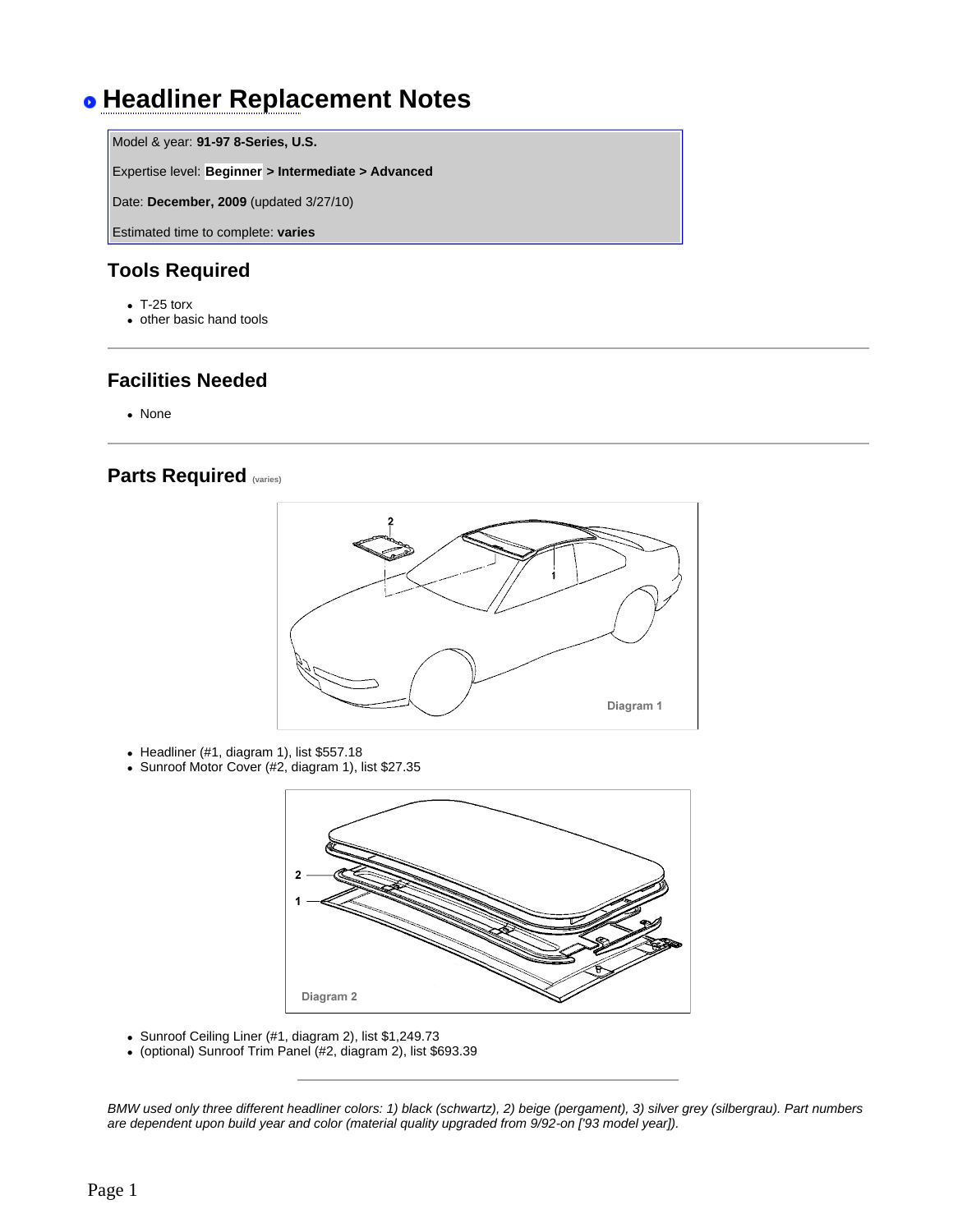## **Getting Started**

The headliner fabric in the 8-series tends to fall down as it ages, just as on many old domestic cars. Embarrassing. The obvious fix is headliner replacement or refinishing. But there are hidden traps.

To begin, the complete headliner consists of the headliner (#1, diagram 1), motor cover (#2, diagram 1), ceiling liner (#1, diagram 2), *plus* the sunroof's underside trim panel (#2, diagram 2). This is especially pertinent for those changing headliner color. Otherwise, of these four parts, the trim panel has such low visibility it can probably be exempted from concern (see #5 below for more). Note both ceiling liner and trim panel replacement costs versus the other two parts. Also note pillar covers share the same factory material as the headliner.

#### Most importantly, *original BMW fabric is not available from auto upholstery shops!*

While many claim to carry "factory" materials, be advised these are really *factory-like* materials (usually from Mercedes). This means exact fabric texture and color matching will not be possible. The implications are many. You must decide whether to go "aftermarket" (in which case you'll need to refinish all headliner parts including the pillar covers, for a true match) or stay "factory" (which means you'll need to buy factory replacement parts).

If staying "factory", new parts may still not be a perfect color match due to age. Years of exposure to the sun and other elements may leave your pillar covers a slightly lighter color than a new headliner, for example. Except for the perfectionist, this shouldn't be cause for concern as the difference is barely noticeable.

A note about material thickness:

Factory new parts use fabric with foam backing ranging in thickness from 1/16" (pillar covers, ceiling liner) to 1/8" (new headliners). The slimmest aftermarket materials will all have a 1/8" foam back. If the ceiling liner is refinished with an aftermarket material, its 1/8" foam back will cause additional resistance in the liner's sliding track. This resistance will reveal any weakness in the (old) moving parts of the sunroof, possibly causing parts failure or jamming in until the new materials compress over time (see #3 below for more).

An economical refinishing option suggested by some (from Tech Talk letters in Roundel magazine) has been to simply peel the old fabric off the headliner and paint it. Yes, really. While it may appeal to some, such a solution would - I think - not be appropriate for the luxury feel of the 8-series.

On most cars, only the main headliner is falling (#1, diagram 1). This is good news, meaning only this part needs to come out. But this can also mean other parts are not far behind.

On my car only the headliner was falling. Believing this was a trivial matter, I didn't put much thought into having it refinished at a local auto upholstery shop for less than half the cost of new. In order to match both fabric and color, I also elected to have both the ceiling liner and motor cover refinished (but not pillar covers). I was unaware of the limitations of doing so, and have therefore collected my experiences here for others in the 8'er community:

**Refinishing Headliner Parts** - although this can be performed conveniently and inexpensively by any local auto upholstery shop (about \$200), be aware of the following limitations:

**1)** Color matching not possible - (Except maybe with black.) The implication is you will then need to refinish your switch panel, ceiling liner, and pillar covers to match, perhaps at additional cost. Although most won't notice the difference (or may think it's normal), you will know. This difference is most noticeable at pillar cover/headliner junctions (right in front of your face). See image below.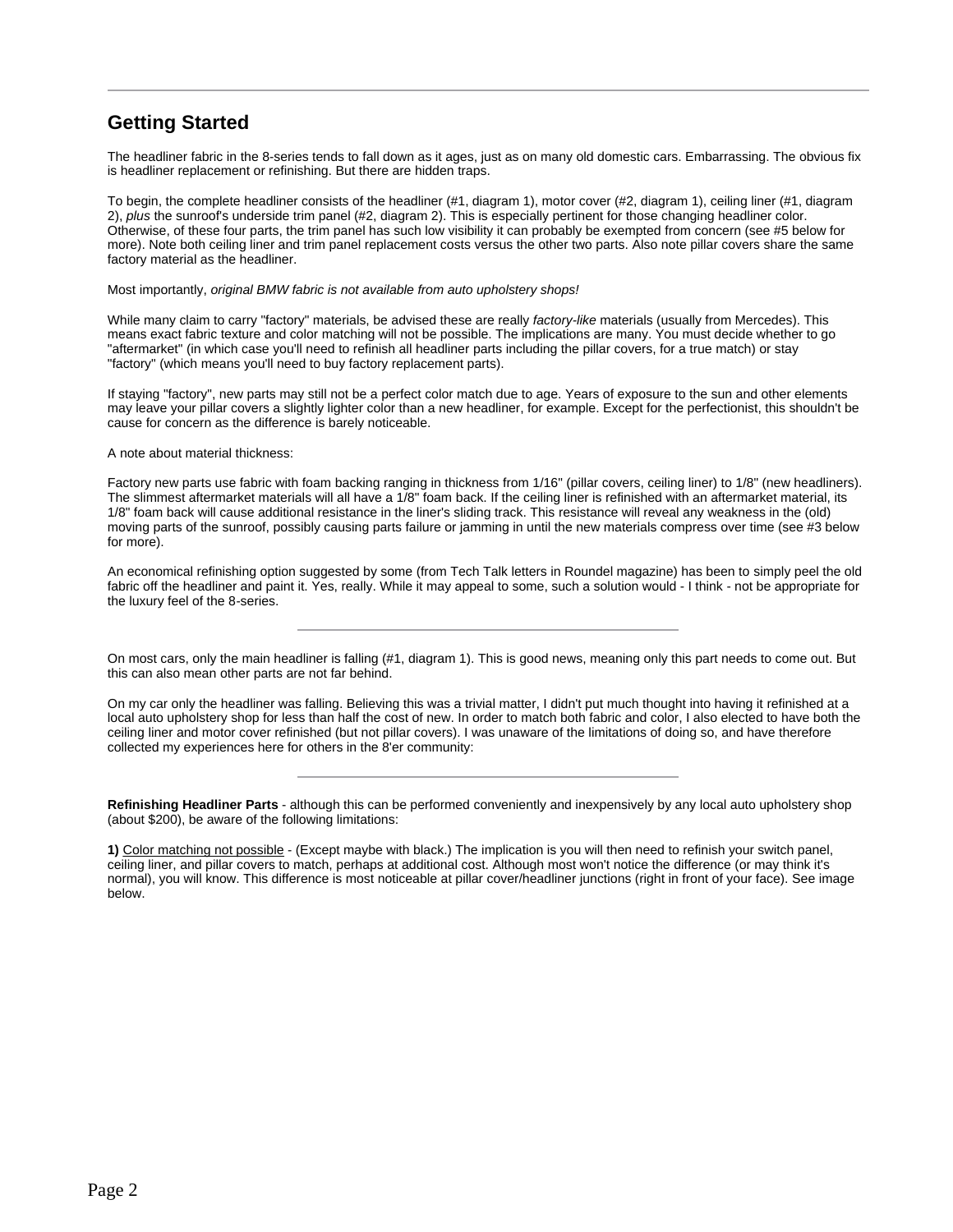

**2)** Texture matching not possible - No upholstery shop has original BMW fabric, nor can it be ordered. Cars built prior to 9/92 may use materials easier to approximate. However, from 9/92 there was a switch to upgraded materials. Much to BMW's credit, this material is of superb quality with the feel of velvet. Most refinishing materials will look noticeably cheaper by comparison. See image above.

**3)** Thickness issues - Refinishing materials are all 1/8" thick, including their foam backing. BMW uses materials with thinner foam backing in parts of the 8-series (about 1/16"), which reveal curves and contours nicely. It's hard to believe but this difference has implications:

- You may notice slower operation and dragging in the sunroof as the clearances in the sliding track have been reduced. This will be the case until the 1/8" materials used on the ceiling liner compress over time (4-6 months). In the meantime however, this may lead to sunroof malfunctions (usually skipping of toothed racks thru worn-out cable trolley guides, resulting in uneven tracking/jamming). This may lead to a sunroof rebuild.
- Refinished parts will have a "plump" look.

TIP: For a thin ceiling liner material which also approximates factory fabric, try suede from Keyston Brothers. It has no foam backing at all. I found this fabric to give a closer factory-look than many suggested materials. The drawback is that suede has a natural grain, allowing its texture and color to vary slightly depending on the direction it is combed. Since suede's finish can be altered by the touch of your hand, I hesitate recommending it for complete headliner refinishing. It is also expensive (about \$44/yard). See image below:



**4)** Fingertip imprints - My experience has shown newly refinished materials are prone to visible imprints from fingertip pressure used when handling. It's impossible to avoid using your fingers when installing these parts, so some "damage" is inevitable. However, the imprints tend to fade with time (2-3 months). A steamer may remove the more noticeable imprints, however this isn't always effective.

**5)** Trim panel - Often forgotten, it's of the same material as the original headliner and therefore will not match the new materials